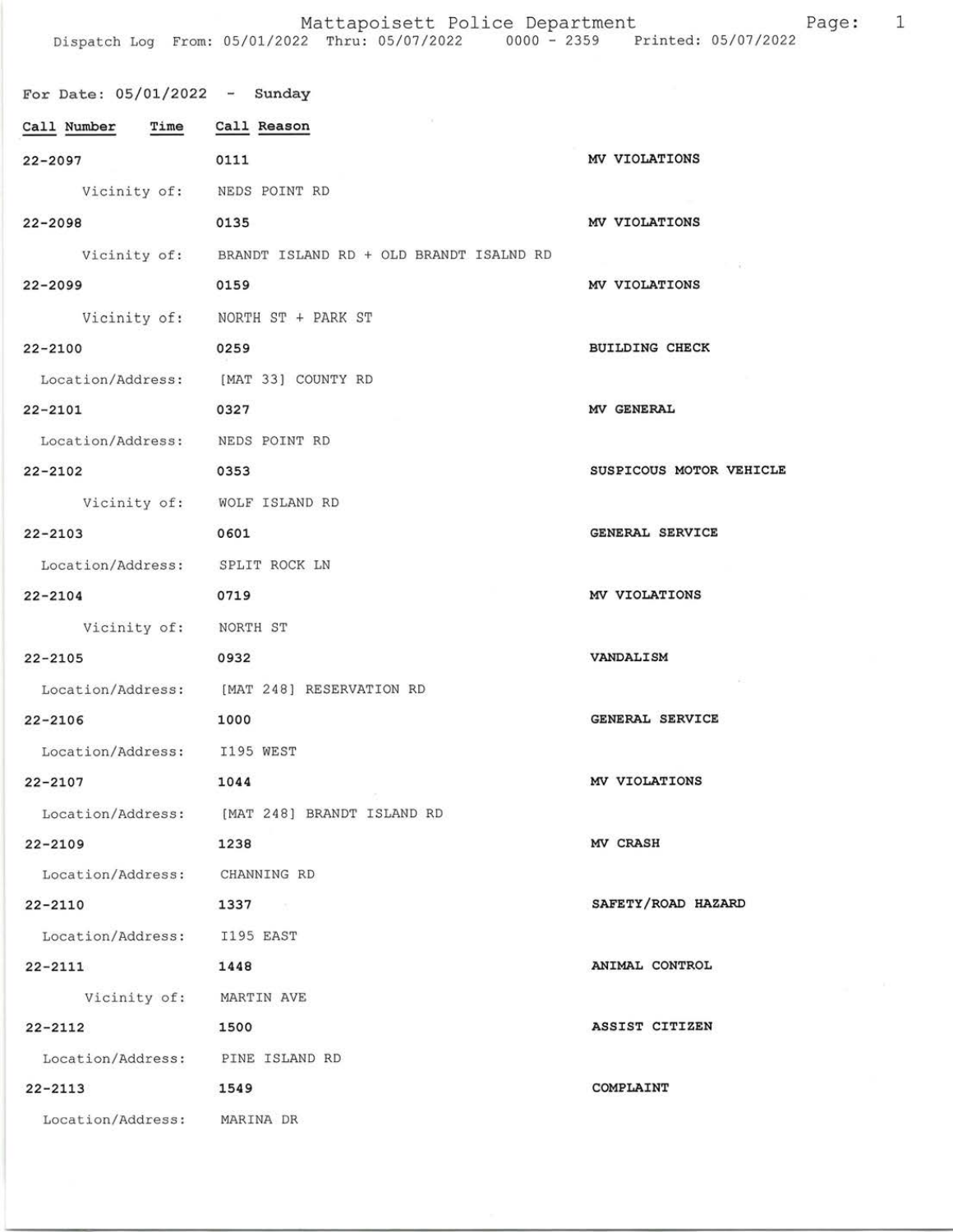| $22 - 2114$ 1646                     |                                              | ANIMAL CONTROL          |
|--------------------------------------|----------------------------------------------|-------------------------|
| Location/Address: NASHAWENA RD       |                                              |                         |
| $22 - 2115$                          | 1736                                         | MV VIOLATIONS           |
|                                      | Location/Address: NORTH ST + CHURCH ST       |                         |
| 22-2116 1747                         |                                              | MV VIOLATIONS           |
|                                      | Location/Address: NORTH ST + CHURCH ST       |                         |
| $22 - 2117$                          | 1759                                         | MV VIOLATIONS           |
|                                      | Vicinity of: NORTH ST + CHURCH ST            |                         |
| $22 - 2118$                          | 1836                                         | DISABLED MV             |
| Location/Address: NORTH ST           |                                              |                         |
| 22-2119 1918                         |                                              | MV VIOLATIONS           |
|                                      | Location/Address: NORTH ST + HUNTERS LN      |                         |
| $22 - 2120$                          | 2004                                         | MV VIOLATIONS           |
|                                      | Vicinity of: [MAT 96] FAIRHAVEN RD           |                         |
| 22-2121 2121                         |                                              | LARCENY /FORGERY/ FRAUD |
| Location/Address: [MAT 45] COUNTY RD |                                              |                         |
| For Date: $05/02/2022 -$ Monday      |                                              |                         |
| $22 - 2123$                          | 0055                                         | <b>BUILDING CHECK</b>   |
| Location/Address: WATER ST           |                                              |                         |
| $22 - 2124$                          | 0236                                         | BUILDING CHECK          |
|                                      | Location/Address: [MAT 100] INDUSTRIAL DR    |                         |
| 22-2125                              | 0333                                         | MV GENERAL              |
|                                      | Location/Address: [MAT 141] NEDS POINT RD    |                         |
| $22 - 2126$                          | 0405                                         | <b>BUILDING CHECK</b>   |
| Location/Address: [MAT 33] COUNTY RD |                                              |                         |
| $22 - 2127$                          | 0617                                         | MV VIOLATIONS           |
|                                      | Vicinity of: NORTH ST + NORTH WOODS LN       |                         |
| $22 - 2128$                          | 0647                                         | MV VIOLATIONS           |
|                                      | Vicinity of: NORTH ST + CRYSTAL SPRING RD    |                         |
| 22-2130                              | 0653                                         | RADAR ASSIGNMENT        |
|                                      | Location/Address: [MAT 139] MARION RD        |                         |
| 22-2131                              | 0702                                         | MV VIOLATIONS           |
|                                      | Vicinity of: ACUSHNET RD + CRYSTAL SPRING RD |                         |
| $22 - 2132$                          | 0837                                         | FOLLOW UP INVESTIGATION |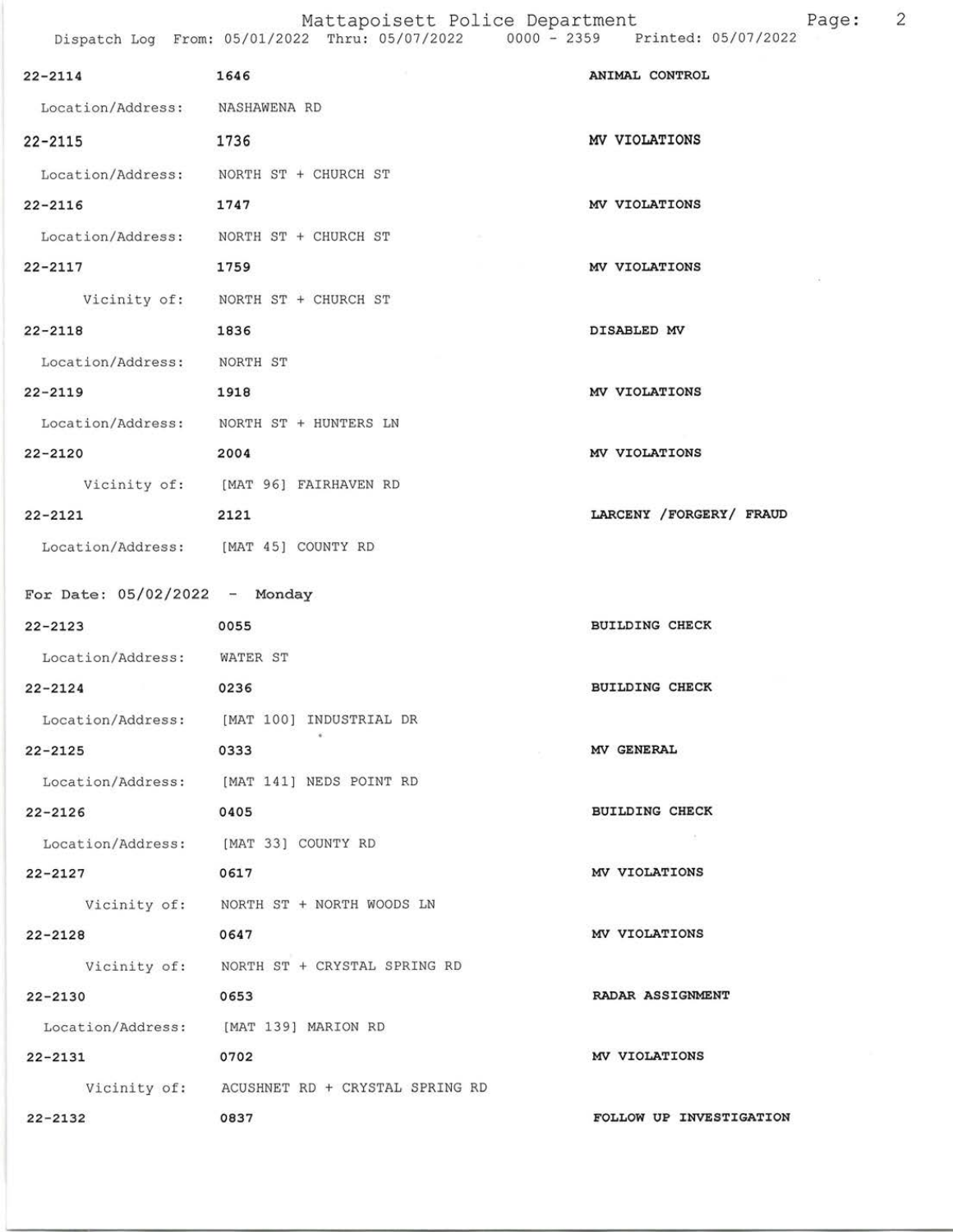## Mattapoisett Police Department Page: 3 Dispatch Log From: 05/01/2022 Thru: 05/07/2022 0000 - 2359 Printed: 05/07/2022

| Location/Address: [MAT 138] MARION RD |                                         |                       |
|---------------------------------------|-----------------------------------------|-----------------------|
| 22-2133                               | 0930                                    | GENERAL SERVICE       |
| Location/Address: [MAT 1] COUNTY RD   |                                         |                       |
| 1052<br>$22 - 2134$                   |                                         | SUMMONS SERVICE       |
| Location/Address: ACUSHNET RD         |                                         |                       |
| 22-2135                               | 1133                                    | MV GENERAL            |
| Location/Address: WATER ST            |                                         |                       |
| $22 - 2136$<br>1354                   |                                         | RADAR ASSIGNMENT      |
| Location/Address: [MAT 139] MARION RD |                                         |                       |
| 1411<br>$22 - 2137$                   |                                         | MV VIOLATIONS         |
| Location/Address: [MAT 139] MARION RD |                                         |                       |
| $22 - 2139$                           | 1725                                    | <b>THREATS</b>        |
| Location/Address: [MAT 1] COUNTY RD   |                                         |                       |
| $22 - 2140$                           | 1840                                    | SUSPICIOUS PERSONS    |
| Location/Address: [MAT 2] MAIN ST     |                                         |                       |
| 1952<br>$22 - 2141$                   |                                         | MV VIOLATIONS         |
| Vicinity of: NORTH ST                 |                                         |                       |
| $22 - 2142$                           | 2040                                    | MV VIOLATIONS         |
|                                       | Vicinity of: [MAT 1] COUNTY RD          |                       |
| $22 - 2143$                           | 2113                                    | MV VIOLATIONS         |
|                                       | Location/Address: [MAT 13] FAIRHAVEN RD |                       |
| For Date: $05/03/2022 - Tuesday$      |                                         |                       |
| $22 - 2144$                           | 0036                                    | <b>BUILDING CHECK</b> |
|                                       | Location/Address: [MAT 97] FAIRHAVEN RD |                       |
| $22 - 2145$                           | 0040                                    | <b>BUILDING CHECK</b> |
| Location/Address: FAIRHAVEN RD        |                                         |                       |
| $22 - 2146$                           | 0315                                    | <b>BUILDING CHECK</b> |
| Location/Address: [MAT 185] MARION RD |                                         |                       |
| $22 - 2147$                           | 0607                                    | ALARM, BURGLAR        |
| Location/Address: SEAMARSH WAY        |                                         |                       |
| $22 - 2148$                           | 0654                                    | RADAR ASSIGNMENT      |
|                                       | Location/Address: [MAT 139] MARION RD   |                       |
| $22 - 2149$                           | 0745                                    | MV CRASH              |
|                                       | Location/Address: [MAT 139] MARION RD   |                       |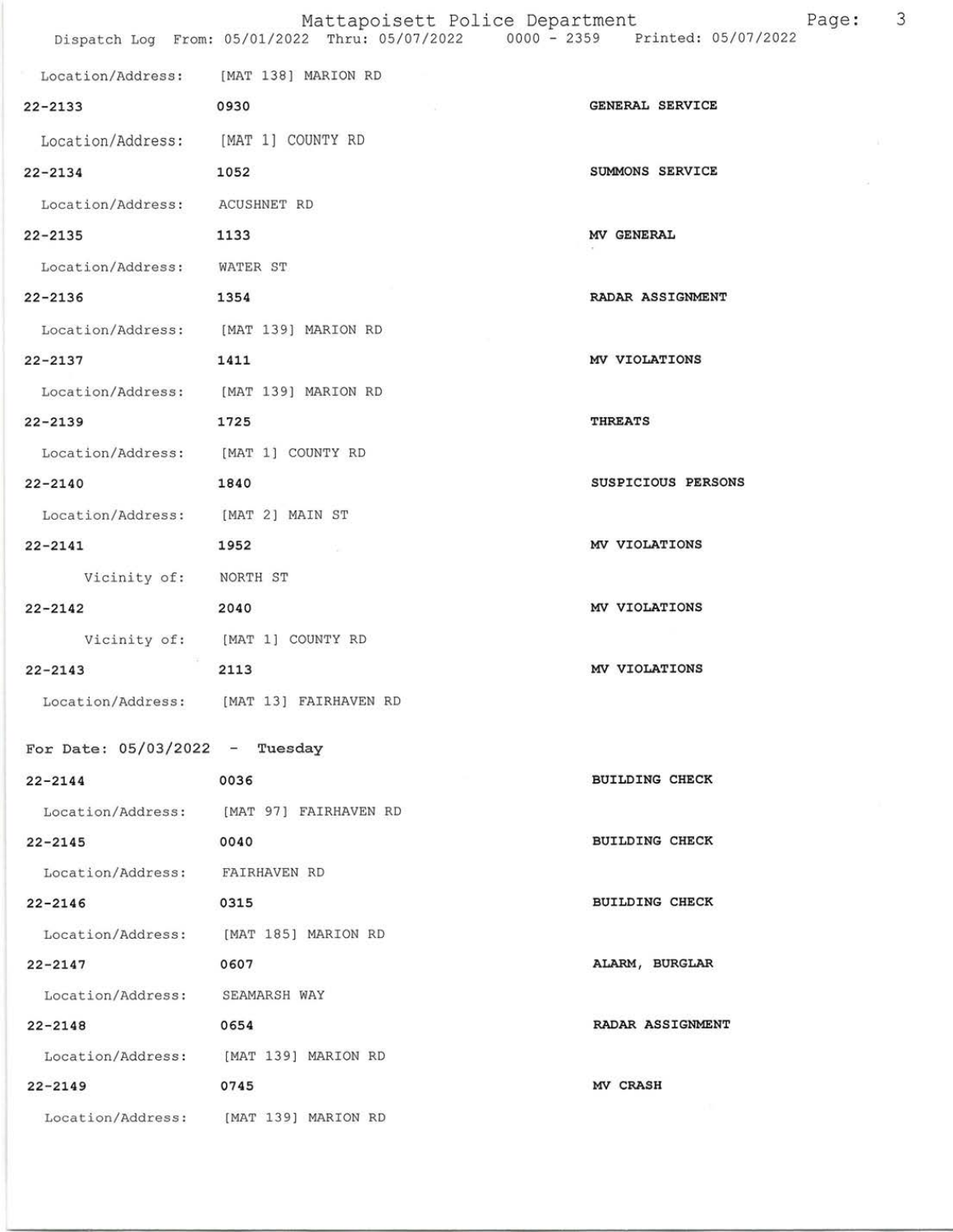## Mattapoisett Police Department Page: 4

Dispatch Log From: 05/0L/2022 Thru: 05/0'l/2022 0000 - 2359 Printedt 05/01/2022

| $22 - 2150$                           | 0907                                    | ANIMAL CONTROL                 |
|---------------------------------------|-----------------------------------------|--------------------------------|
| Location/Address: TINKHAM LN          |                                         |                                |
| $22 - 2151$                           | 0915                                    | <b>GENERAL SERVICE</b>         |
| Location/Address: CHAPEL RD           |                                         |                                |
| $22 - 2154$                           | 0915                                    | ASSIST OTHER AGENCY            |
| Location/Address: [MAT 139] MARION RD |                                         |                                |
| $22 - 2152$                           | 1015                                    | AMBULANCE REQUEST              |
|                                       | Location/Address: [FAI] HUTTLESTON AVE  |                                |
| $22 - 2153$                           | 1141                                    | <b>GENERAL SERVICE</b>         |
| Location/Address: [MAT 1] COUNTY RD   |                                         |                                |
| $22 - 2157$                           | 1504                                    | <b>GENERAL SERVICE</b>         |
| Location/Address: WILDWOOD TER        |                                         |                                |
| $22 - 2158$                           | 1612                                    | AMBULANCE REQUEST              |
|                                       | Location/Address: [MAT 195] ACUSHNET RD |                                |
| $22 - 2159$                           | 1646                                    | 911 CALL                       |
| Location/Address: [MAT 1] COUNTY RD   |                                         |                                |
| $22 - 2160$                           | 1713                                    | GENERAL SERVICE                |
| Location/Address: MARION RD           |                                         |                                |
| $22 - 2161$                           | 1739                                    | ANIMAL CONTROL                 |
| Location/Address: FAIRHAVEN RD        |                                         |                                |
| $22 - 2162$                           | 1902                                    | FOLLOW UP INVESTIGATION        |
| Location/Address: HILLERS COVE LN     |                                         |                                |
| $22 - 2163$                           | 1904                                    | Harassing/Annoying PHONE CALLS |
| Location/Address: RANDALL RD          |                                         |                                |
| $22 - 2164$                           | 2056                                    | MV VIOLATIONS                  |
| Location/Address: NORTH ST            |                                         |                                |
| $22 - 2165$                           | 2116                                    | BE ON THE LOOK OUT             |
| Location: WAREHAM                     |                                         |                                |
| $22 - 2166$                           | 2328                                    | ALARM, BURGLAR                 |
| Location/Address: LEBARON WAY         |                                         |                                |
| For Date: $05/04/2022 -$ Wednesday    |                                         |                                |
| $22 - 2167$                           | 0008                                    | GENERAL SERVICE                |
| Location/Address: CANNON ST           |                                         |                                |
| $22 - 2168$                           | 0105                                    | <b>HEALTH/WELFARE</b>          |
|                                       |                                         |                                |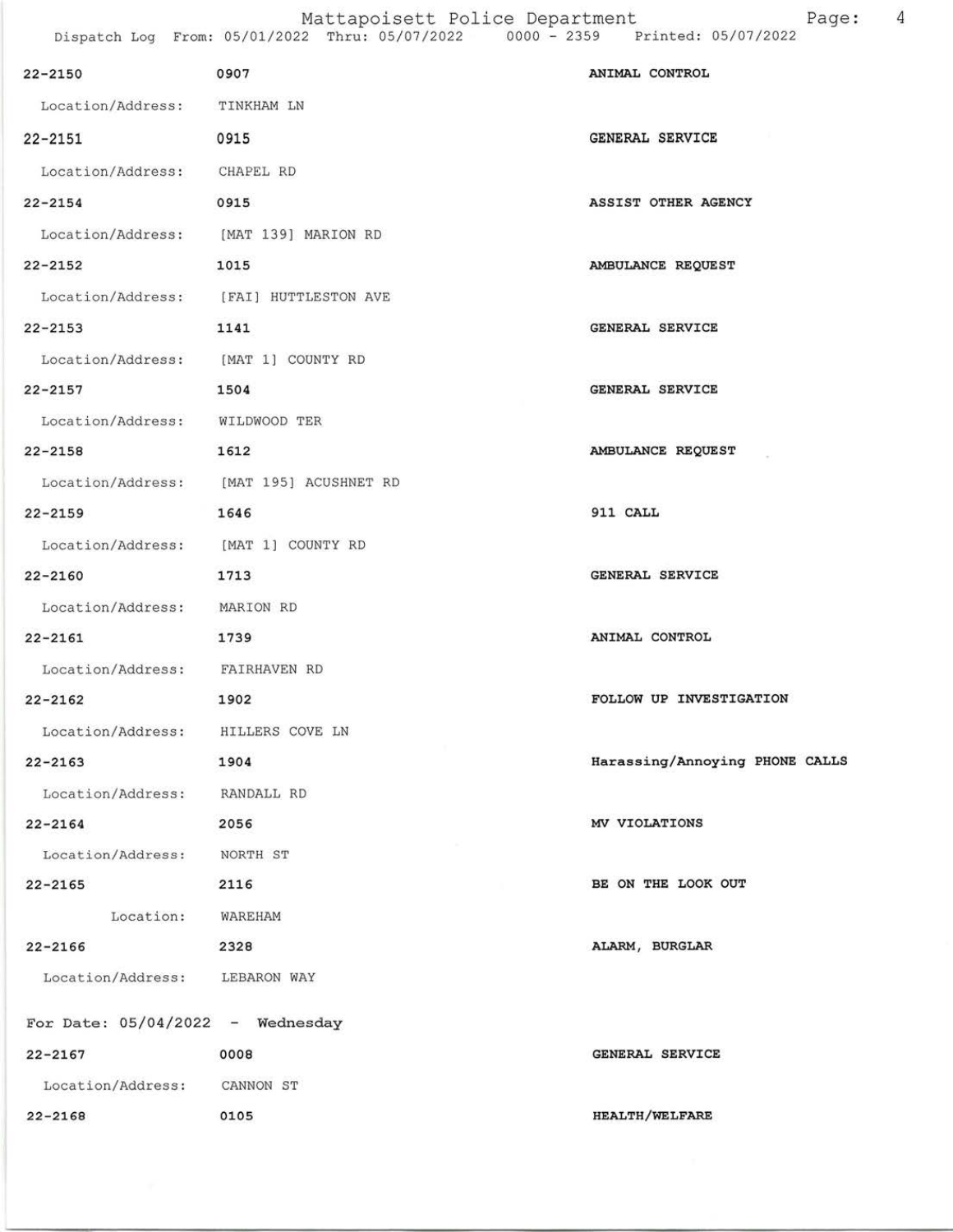|                   | Mattapoisett Police Department<br>Dispatch Log From: 05/01/2022 Thru: 05/07/2022 0000 - 2359 | Page:<br>Printed: 05/07/2022 | 5 |
|-------------------|----------------------------------------------------------------------------------------------|------------------------------|---|
|                   |                                                                                              |                              |   |
| Location/Address: | HARBOR NK RD                                                                                 |                              |   |
| $22 - 2169$       | 0217                                                                                         | SUSPICOUS MOTOR VEHICLE      |   |
| Location/Address: | [MAT 271] COUNTY RD                                                                          |                              |   |
| $22 - 2170$       | 0355                                                                                         | <b>BUILDING CHECK</b>        |   |
| Location/Address: | [MAT 266] FAIRHAVEN RD                                                                       |                              |   |
| $22 - 2171$       | 0457                                                                                         | <b>BUILDING CHECK</b>        |   |
| Location/Address: | [MAT 52] COUNTY RD                                                                           |                              |   |
| $22 - 2172$       | 0709                                                                                         | MV VIOLATIONS                |   |

Vicinity of: [MAT 139] MARION RD

- 22-2L73
- Location/Address: COUNTY RD

0909

22-2L7 4 0937

Location/Address: NoRTH ST

- 22-2t75 0943
- Location/Address: IMAT 60] COUNTY RD
- 22-2L79 1105
- Location/Address: [MAT 138] MARION RD
- 22-2176 1136
- Location/Address: [MAT 195] ACUSHNET RD
- 22-2L77 1209
- Location/Address: MATTAPOISETT NECK RD + OLD MATTAPOISETT NECK RD
- 22-2178 L237
- Location/Address: [MAT 114] BOAT ROCK RD
- 22-2L80 7327
- Location/Address: INDUSTRIAL DR
- 22-2181 1409
- Location/Address: IMAT 195] ACUSHNET RD
- 22-2182 1414
- 
- Location/Address: MARION RD
- 22-2L83 L422
- Location/Address: IMAT 266] FAIRHAVEN RD
- 
- 22-2t85 1636
- Location/Address: CANNON ST
- 
- 22-2L86 1857
	- Location/Address: I195 WEST
- 

GENERAI. SERVICE

MV VIOI.ATTONS

ASSIST CITIZEN

SUSPICIOUS PERSONS

MV VIOLATIONS

UNWANTED PERSON

GENERAL SERVICE

FOLLOW UP INVESTIGATION

- UNWANTED PERSON
- MV VIOLATIONS
- MV CRASH
- GENERAI SERVICE
- MV VIOLATIONS
	-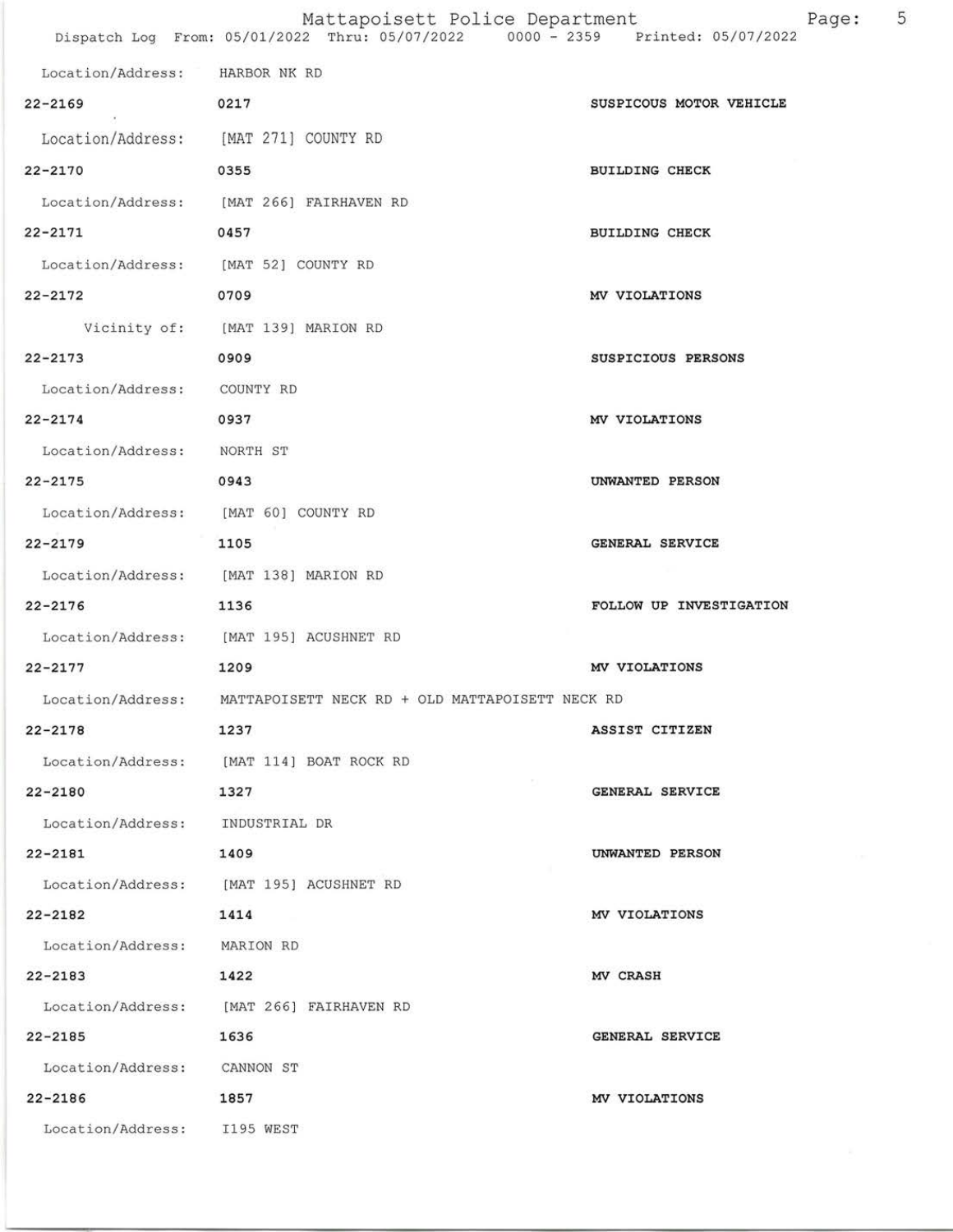Mattapoisett Police Department Page: 6 Dispatch Log From: 05/07/2022 Thru: 05/07/2022 0000 - 2359 Printed: 05/07/2022

| $22 - 2187$                          | 1950                                      | ALARM, BURGLAR          |
|--------------------------------------|-------------------------------------------|-------------------------|
| Location/Address: BAY CLUB DR        |                                           |                         |
| $22 - 2188$                          | 2004                                      | <b>ALARM FIRE</b>       |
| Location/Address: [MAT 220] SHIP ST  |                                           |                         |
| $22 - 2189$                          | 2102                                      | SUSPICOUS MOTOR VEHICLE |
| Location/Address: SNOW FIELDS RD     |                                           |                         |
|                                      |                                           |                         |
| For Date: $05/05/2022 -$ Thursday    |                                           |                         |
| $22 - 2190$                          | 0130                                      | <b>BUILDING CHECK</b>   |
|                                      | Location/Address: [MAT 100] INDUSTRIAL DR |                         |
| 22-2191 0338                         |                                           | <b>BUILDING CHECK</b>   |
|                                      | Location/Address: [MAT 79] FAIRHAVEN RD   |                         |
| $22 - 2192$                          | 0647                                      | MV VIOLATIONS           |
|                                      | Vicinity of: NORTH ST + SUMMER ST         |                         |
| $22 - 2193$                          | 0701                                      | RADAR ASSIGNMENT        |
|                                      | Location/Address: [MAT 139] MARION RD     |                         |
| $22 - 2194$                          | 0720                                      | MV VIOLATIONS           |
|                                      | Location/Address: [MAT 139] MARION RD     |                         |
| $22 - 2195$                          | 0942                                      | RADAR ASSIGNMENT        |
| Location/Address: [MAT 47] COUNTY RD |                                           |                         |
| $22 - 2196$                          | 0953                                      | MV VIOLATIONS           |
| Location/Address: [MAT 14] MARION RD |                                           |                         |
| $22 - 2197$                          | 1021                                      | MV VIOLATIONS           |
| Location/Address: COUNTY RD          |                                           |                         |
| $22 - 2198$<br>1024                  |                                           | MV VIOLATIONS           |
|                                      | Vicinity of: NORTH ST + PEACE PIPE PATH   |                         |
| $22 - 2199$                          | 1046                                      | GENERAL SERVICE         |
| Location/Address: [MAT 1] COUNTY RD  |                                           |                         |
| 22-2200                              | 1327                                      | MV VIOLATIONS           |
| Location/Address: NORTH ST           |                                           |                         |
| 22-2201                              | 1356                                      | MV VIOLATIONS           |
| Location/Address: MARION RD          |                                           |                         |
| $22 - 2202$                          | 1403                                      | MV VIOLATIONS           |
|                                      | Location/Address: [MAT 139] MARION RD     |                         |
| $22 - 2203$                          | 1409                                      | MV VIOLATIONS           |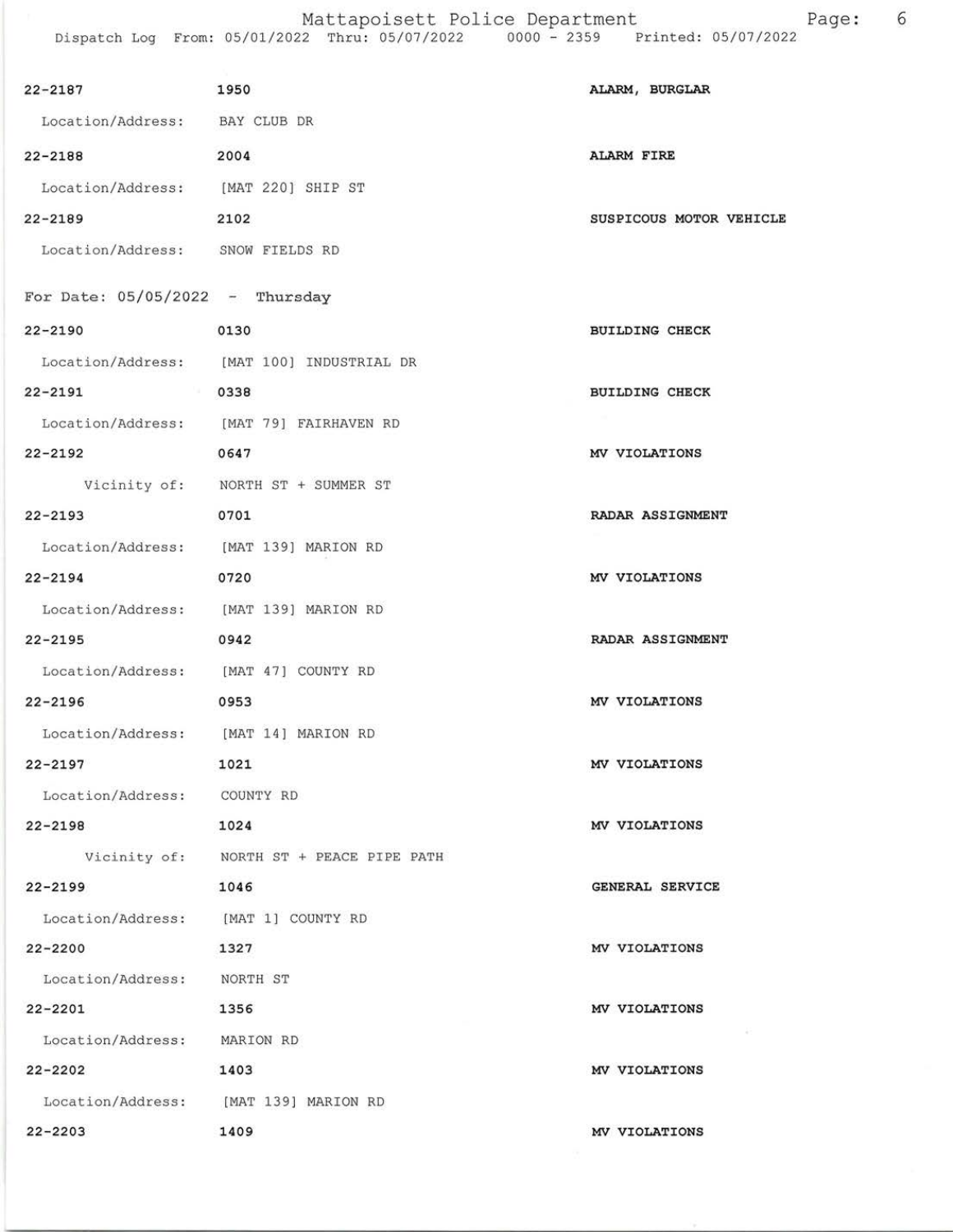## Mattapoisett Police Department Page: 7 Dispatch Log From: 05/01/2022 Thru: 05/07/2022 0000 - 2359 Printed: 05/07/2022

| Location/Address: MARION RD     |                                           |                           |
|---------------------------------|-------------------------------------------|---------------------------|
| $22 - 2204$                     | 1417                                      | MV VIOLATIONS             |
|                                 | Location/Address: [MAT 185] MARION RD     |                           |
| $22 - 2205$                     | 1430                                      | RADAR ASSIGNMENT          |
|                                 | Vicinity of: MATTAPOISETT NECK RD         |                           |
| $22 - 2206$                     | 1432                                      | MV VIOLATIONS             |
|                                 | Location/Address: NORTH ST + COUNTY RD    |                           |
| $22 - 2207$                     | 1440                                      | AMBULANCE REQUEST<br>- 32 |
| Location/Address: MARION RD     |                                           |                           |
| $22 - 2209$                     | 1601                                      | MV VIOLATIONS             |
|                                 | Vicinity of: NORTH ST + CRYSTAL SPRING RD |                           |
| $22 - 2210$                     | 1617                                      | <b>THREATS</b>            |
| Location/Address: MARINA DR     |                                           |                           |
| $22 - 2211$                     | 1701                                      | RADAR ASSIGNMENT          |
| Location/Address: NORTH ST      |                                           |                           |
| $22 - 2212$                     | 1734                                      | MV VIOLATIONS             |
|                                 | Vicinity of: COUNTY RD + UPLAND WAY       |                           |
| $22 - 2213$                     | 1742                                      | MV VIOLATIONS             |
| Location/Address: NORTH ST      |                                           |                           |
| $22 - 2214$                     | 1758                                      | RADAR ASSIGNMENT          |
| Location/Address: NEDS POINT RD |                                           |                           |
| $22 - 2215$                     | 1806                                      | MV VIOLATIONS             |
| Location/Address: NEDS POINT RD |                                           |                           |
| $22 - 2216$                     | 1809                                      | MV VIOLATIONS             |
|                                 | Location/Address: [MAT 271] COUNTY RD     |                           |
| $22 - 2217$                     | 1908                                      | MV VIOLATIONS             |
| Location/Address:               | [MAT 271] COUNTY RD                       |                           |
| $22 - 2218$                     | 2001                                      | CARBON MONOXIDE ALARM     |
| Location/Address:               | NORTH ST                                  |                           |
| $22 - 2219$                     | 2008                                      | FOLLOW UP INVESTIGATION   |
| Location/Address: MARINA DR     |                                           |                           |
| $22 - 2220$                     | 2057                                      | MV VIOLATIONS             |
|                                 | Location/Address: [MAT 142] NORTH ST      |                           |
| $22 - 2221$                     | 2130                                      | MV VIOLATIONS             |

Ø.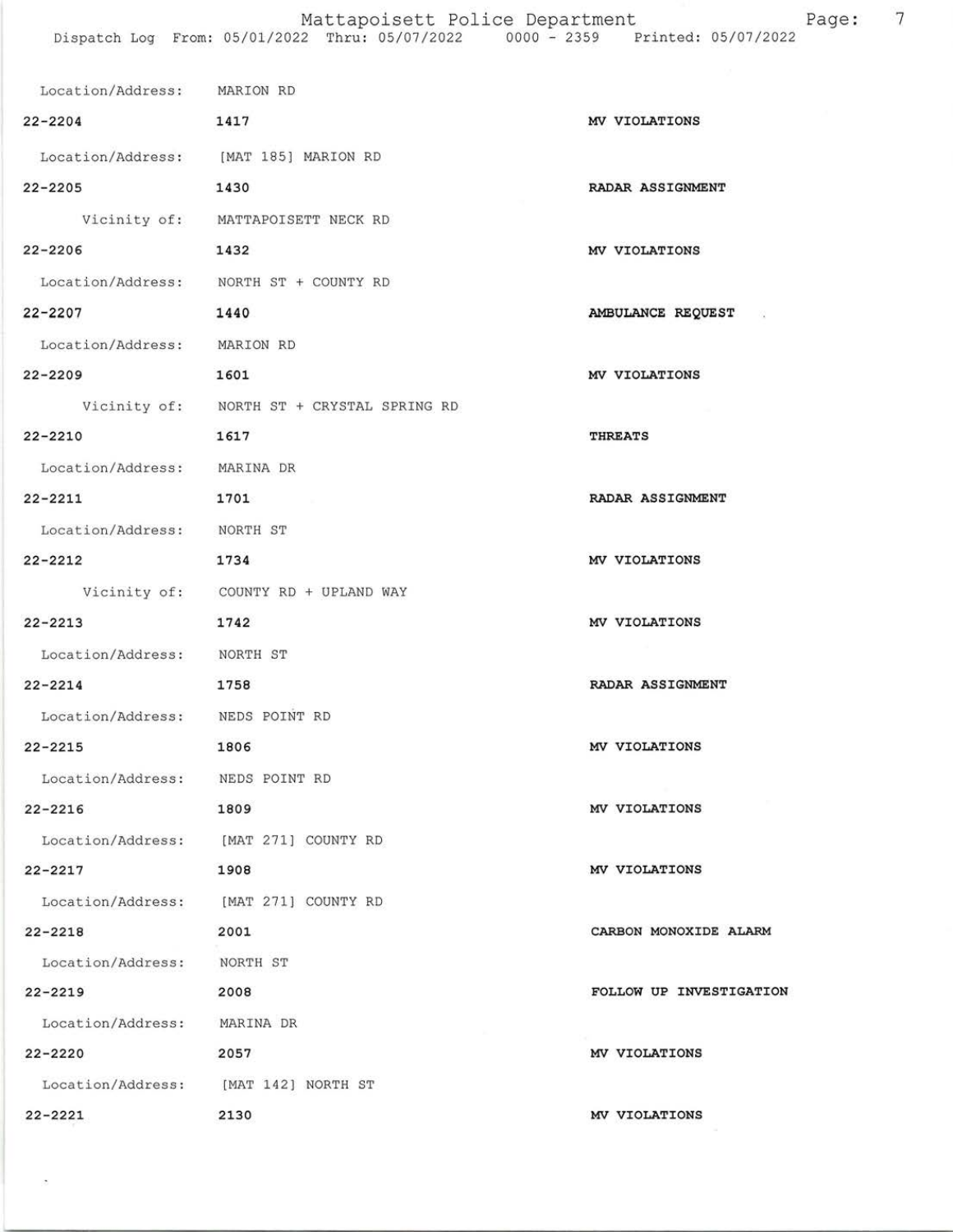|                                       | Mattapoisett Police Department<br>Dispatch Log From: 05/01/2022 Thru: 05/07/2022 0000 - 2359 Printed: 05/07/2022 | 8<br>Page:              |
|---------------------------------------|------------------------------------------------------------------------------------------------------------------|-------------------------|
|                                       | Location/Address: AUCOOT RD + CHAPEL RD                                                                          |                         |
| $22 - 2222$                           | 2221                                                                                                             | MV VIOLATIONS           |
|                                       | Location/Address: CRYSTAL SPRING RD + NORTH ST                                                                   |                         |
| For Date: $05/06/2022 -$ Friday       |                                                                                                                  |                         |
| $22 - 2223$                           | 0210                                                                                                             | <b>BUILDING CHECK</b>   |
|                                       | Location/Address: [MAT 97] FAIRHAVEN RD                                                                          |                         |
| $22 - 2224$                           | 0214                                                                                                             | MV VIOLATIONS           |
| Location/Address: I195 EAST           |                                                                                                                  |                         |
| $22 - 2225$                           | 0230                                                                                                             | MV VIOLATIONS           |
| Vicinity of: COUNTY RD                |                                                                                                                  |                         |
| $22 - 2226$                           | 0240                                                                                                             | SUSPICOUS MOTOR VEHICLE |
| Location/Address: WATER ST            |                                                                                                                  |                         |
| $22 - 2227$                           | 0310                                                                                                             | <b>BUILDING CHECK</b>   |
|                                       | Location/Address: [MAT 79] FAIRHAVEN RD                                                                          |                         |
| $22 - 2228$                           | 0329                                                                                                             | <b>BUILDING CHECK</b>   |
| Location/Address: [MAT 47] COUNTY RD  |                                                                                                                  |                         |
| $22 - 2229$                           | 0557                                                                                                             | <b>GENERAL SERVICE</b>  |
| Location/Address: [MAT 1] COUNTY RD   |                                                                                                                  |                         |
| $22 - 2230$                           | 0620                                                                                                             | MV VIOLATIONS           |
|                                       | Vicinity of: [MAT 248] BRANDT ISLAND RD                                                                          |                         |
| $22 - 2231$                           | 0632                                                                                                             | MV VIOLATIONS           |
|                                       | Vicinity of: NORTH ST + CRYSTAL SPRING RD                                                                        |                         |
| $22 - 2233$                           | 0647                                                                                                             | MV VIOLATIONS           |
|                                       | Location/Address: NORTH ST + LEBARON WAY                                                                         |                         |
| $22 - 2234$                           | 0701                                                                                                             | RADAR ASSIGNMENT        |
| Location/Address: [MAT 139] MARION RD |                                                                                                                  |                         |
| $22 - 2235$                           | 0704                                                                                                             | MV VIOLATIONS           |
|                                       | Vicinity of: [MAT 139] MARION RD                                                                                 |                         |
| $22 - 2236$                           | 0708                                                                                                             | MV VIOLATIONS           |
|                                       | Vicinity of: NORTH ST + PEACE PIPE PATH                                                                          |                         |
| $22 - 2239$                           | 0800                                                                                                             | GENERAL SERVICE         |
| Location/Address: [MAT 138] MARION RD |                                                                                                                  |                         |
| $22 - 2237$                           | 0812                                                                                                             | GENERAL SERVICE         |
| Location/Address: [MAT 1] COUNTY RD   |                                                                                                                  |                         |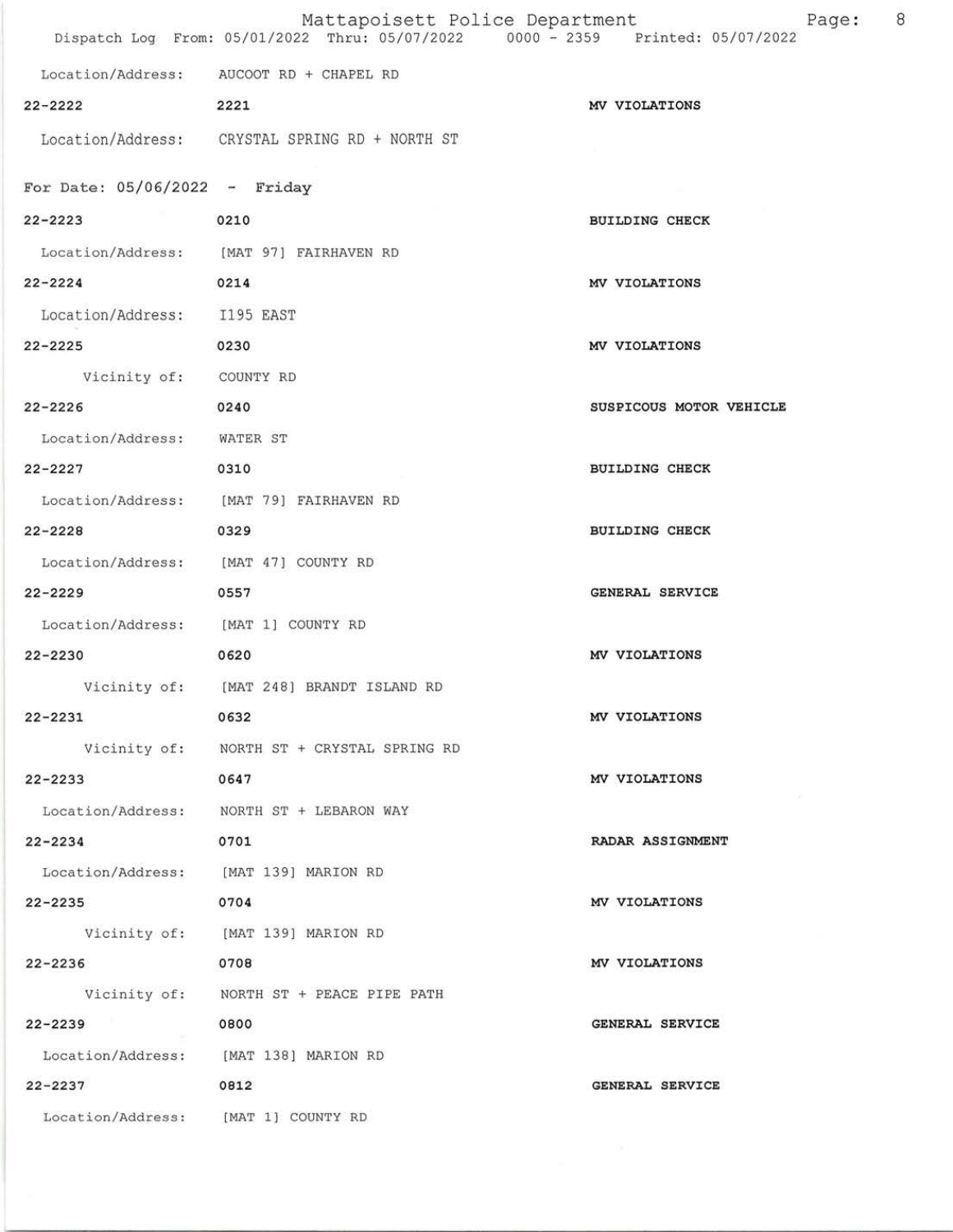| $22 - 2238$                         | 0815                                  | GENERAL SERVICE               |
|-------------------------------------|---------------------------------------|-------------------------------|
| Location/Address: [MAT 1] COUNTY RD |                                       |                               |
| $22 - 2240$                         | 1021                                  | MV VIOLATIONS                 |
|                                     | Vicinity of: NORTH ST + DEXTER LN     |                               |
| $22 - 2241$                         | 1151                                  | LARCENY / FORGERY / FRAUD     |
| Location/Address: [MAT 1] COUNTY RD |                                       |                               |
| $22 - 2242$                         | 1153                                  | <b>MISSING PERSON</b>         |
| Location/Address: [MAT 1] COUNTY RD |                                       |                               |
| $22 - 2243$                         | 1209                                  | GENERAL SERVICE               |
| Location/Address: [MAT 1] COUNTY RD |                                       |                               |
| $22 - 2244$                         | 1247                                  | AMBUL. MUTUAL AID OUT OF TOWN |
| Location/Address: [FAI] ALDEN RD    |                                       |                               |
| $22 - 2245$                         | 1300                                  | ANIMAL CONTROL                |
| Location/Address: [MAI] MILL ST     |                                       |                               |
| $22 - 2247$                         | 1423                                  | 911-ABANDONED-HANGUP CALLS    |
| Location/Address: WATER ST          |                                       |                               |
| $22 - 2249$                         | 1458                                  | SUSPICIOUS PERSONS            |
| Location/Address: NORTH ST          |                                       |                               |
| $22 - 2252$                         | 1538                                  | GENERAL SERVICE               |
| Location/Address: [MAT 1] COUNTY RD |                                       |                               |
| $22 - 2253$                         | 1649                                  | MV VIOLATIONS                 |
| Location/Address: NORTH ST          |                                       |                               |
| $22 - 2254$                         | 1659                                  | ANIMAL CONTROL                |
| Location/Address: BRANDT ISLAND RD  |                                       |                               |
| 22-2255                             | 1734                                  | 911-ABANDONED-HANGUP CALLS    |
| Location/Address: CANNON ST         |                                       |                               |
| 22-2256                             | 1735                                  | MEDICAL - ASSIST              |
| Location/Address:                   | BAKER LN                              |                               |
| 22-2257                             | 1747                                  | MV VIOLATIONS                 |
|                                     | Location/Address: [MAT 3] COUNTY RD   |                               |
| $22 - 2258$                         | 2008                                  | ALARM, BURGLAR                |
| Location/Address:                   | NORTH ST                              |                               |
| $22 - 2259$                         | 2034                                  | SUSPICIOUS PERSONS            |
|                                     | Location/Address: [MAT 185] MARION RD |                               |